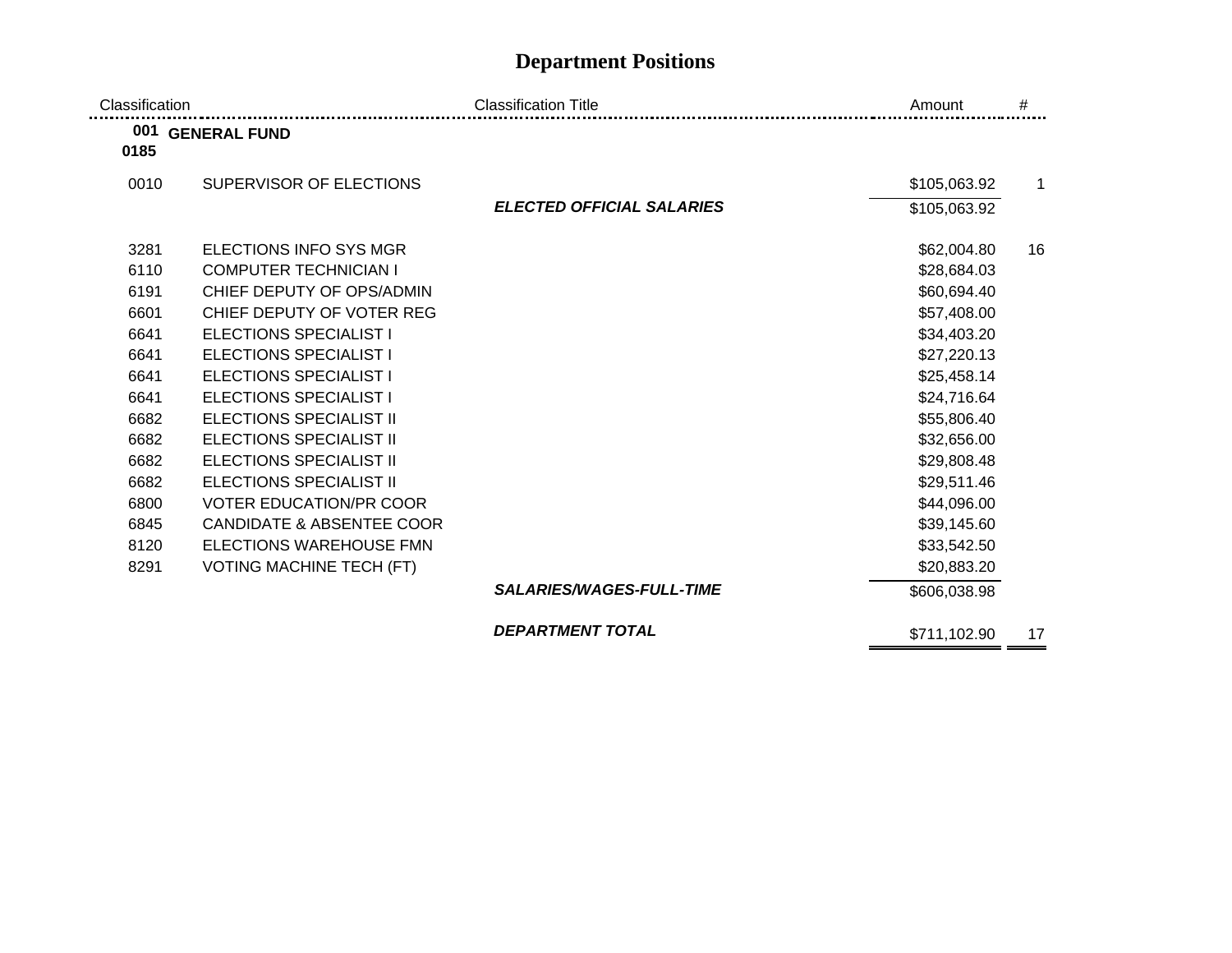| Account      | <b>Account Title</b>                                           | 2nd Prior<br>Actual | 1st Prior<br>Actual | <b>Current Budget</b><br>Original | <b>Budget</b><br>Recommended | <b>Budget</b><br>$+/-$ | $+/-$<br>$\frac{9}{6}$ |
|--------------|----------------------------------------------------------------|---------------------|---------------------|-----------------------------------|------------------------------|------------------------|------------------------|
| 011<br>0185R | <b>SUPERVISOR OF ELECTIONS - GF</b><br><b>SOE REVENUE - GF</b> |                     |                     |                                   |                              |                        |                        |
|              | 341552S.O.E. MISCELLANEOUS                                     | \$673.40            | \$480.00            | \$200.00                          | \$200.00                     | \$0.00                 | 0.0%                   |
|              | 341553 S.O.E. ELECTION SERVICES                                | \$3,065.20          | \$44,506.55         | \$12,800.00                       | \$23,800.00                  | \$11,000.00            | 85.9%                  |
|              | 341554 S.O.E. COPIES                                           | \$191.30            | \$51.90             | \$200.00                          | \$200.00                     | \$0.00                 | 0.0%                   |
|              | 341555 S.O.E. PAGES                                            | \$58.75             | \$15.15             | \$50.00                           | \$50.00                      | \$0.00                 | 0.0%                   |
|              | 341556 S.O.E. PETITIONS                                        | \$2,298.10          | \$392.70            | \$1,000.00                        | \$50.00                      | $(\$950.00)$           | $(95.0\%)$             |
|              | 341557 S.O.E. VOTER LIST (CD/ET)                               | \$1,115.50          | \$402.53            | \$250.00                          | \$250.00                     | \$0.00                 | 0.0%                   |
|              | 341558 S.O.E. MAPS                                             | \$60.00             | \$100.00            | \$20.00                           | \$20.00                      | \$0.00                 | 0.0%                   |
|              | 341559 S.O.E. LABELS                                           | \$356.00            | \$0.00              | \$100.00                          | \$100.00                     | \$0.00                 | 0.0%                   |
|              | <b>CHARGES FOR SERVICES</b>                                    | \$7,818.25          | \$45,948.83         | \$14,620.00                       | \$24,670.00                  | \$10,050.00            | 68.7%                  |
|              | 361101 INTEREST ON TIME DEPOSITS                               | \$3,559.15          | (\$2,012.88)        | \$0.00                            | \$0.00                       | \$0.00                 |                        |
|              | 361104 STATE INVESTMENT POOL INT                               | \$3,243.63          | (\$126.67)          | \$0.00                            | \$0.00                       | \$0.00                 |                        |
|              | 361400 GAIN OR (LOSS) SALE INVST                               | (\$2,544.12)        | \$2,094.62          | \$0.00                            | \$0.00                       | \$0.00                 |                        |
|              | <b>MISCELLANEOUS REVENUE</b>                                   | \$4,258.66          | (\$44.93)           | \$0.00                            | \$0.00                       | \$0.00                 | 0.0%                   |
|              | 381001 BUDG TRF-GENERAL FUND                                   | \$1,741,922.56      | \$1,585,884.73      | \$1,636,980.00                    | \$1,644,755.00               | \$7,775.00             | 0.5%                   |
|              | <b>OTHER SOURCES</b>                                           | \$1,741,922.56      | \$1,585,884.73      | \$1,636,980.00                    | \$1,644,755.00               | \$7,775.00             | 0.5%                   |
|              | <b>TOTAL DEPARTMENT</b>                                        | \$1,753,999.47      | \$1,631,788.63      | \$1,651,600.00                    | \$1,669,425.00               | \$17,825.00            | 1.1%                   |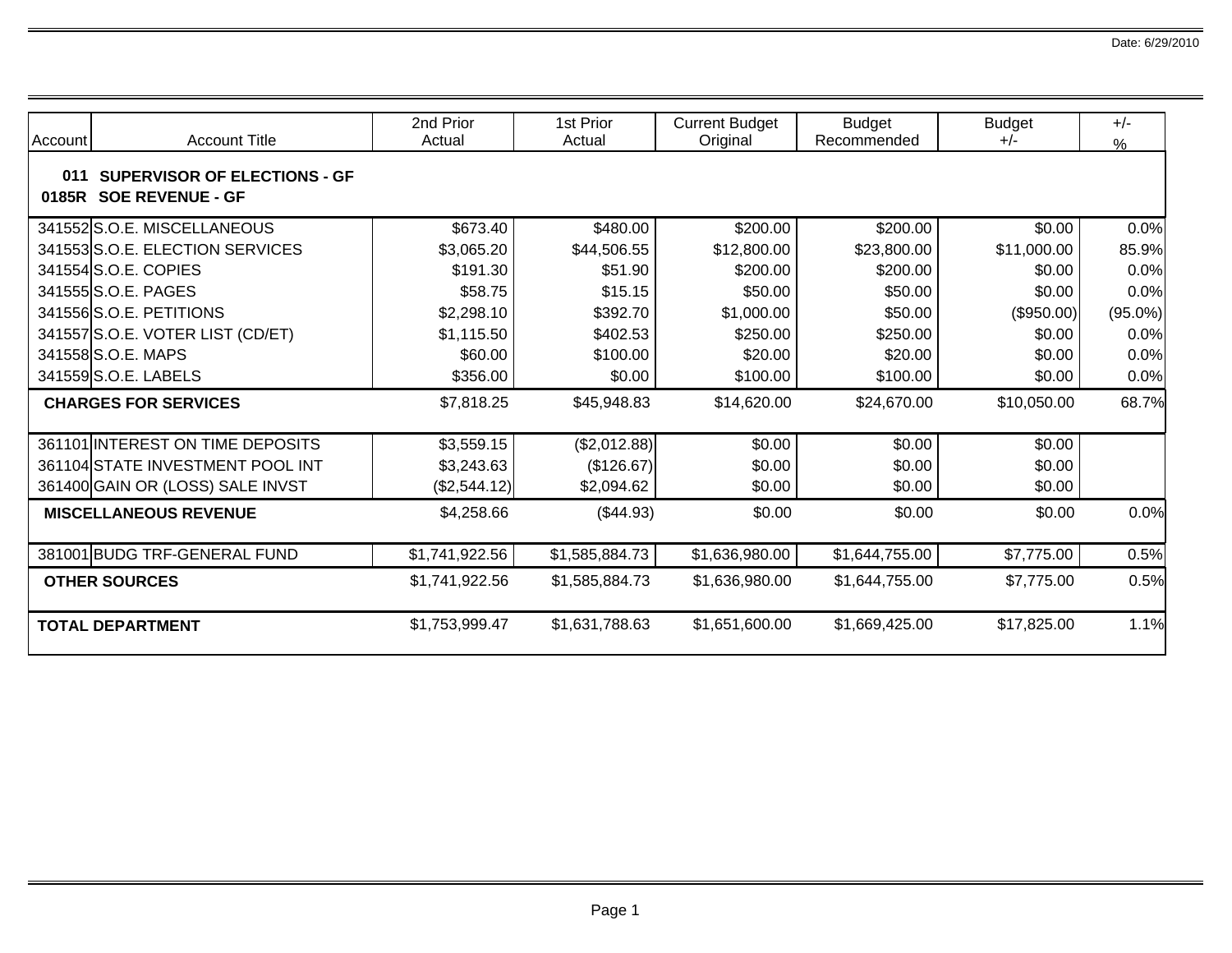| Account | Account<br>Title                 | 2nd Prior<br>Acutal | 1st Prior<br>Actual | <b>Current Budget</b><br>Original | <b>Budget</b><br>Recommend | <b>Budget</b><br>$+/-$ | $+/-$<br>$\%$ |
|---------|----------------------------------|---------------------|---------------------|-----------------------------------|----------------------------|------------------------|---------------|
|         | 011 SUPERVISOR OF ELECTIONS - GF |                     |                     |                                   |                            |                        |               |
| 0185    | <b>SUPERVISOR ELECTIONS - GF</b> |                     |                     |                                   |                            |                        |               |
|         | 511010 ELECTED OFFICIAL SALARIES | \$107,450.89        | \$105,781.45        | \$104,955.00                      | \$105,064.00               | \$109.00               | 0.1%          |
|         | 512010 SALARIES/WAGES-FULL-TIME  | \$542,332.76        | \$555,759.14        | \$597,375.00                      | \$606,039.00               | \$8,664.00             | 1.5%          |
|         | 512020 SALARIES/WAGES-PART-TIME  | \$12,315.98         | \$0.00              | \$20,000.00                       | \$0.00                     | (\$20,000.00)          | $(100.0\%)$   |
|         | 514010OVERTIME                   | \$44,739.79         | \$49,004.88         | \$15,622.00                       | \$16,360.00                | \$738.00               | 4.7%          |
|         | 521000 FICA TAXES                | \$51,420.82         | \$51,406.28         | \$55,258.00                       | \$54,400.00                | (\$858.00)             | $(1.6\%)$     |
|         | 522000 RETIREMENT CONTRIBUTIONS  | \$76,566.63         | \$77,589.85         | \$78,160.00                       | \$84,718.00                | \$6,558.00             | 8.4%          |
|         | 523000 LIFE & HEALTH INSURANCE   | \$90,862.72         | \$93,305.51         | \$100,039.00                      | \$106,607.00               | \$6,568.00             | 6.6%          |
|         | 524000 WORKERS' COMPENSATION     | \$7,698.00          | \$5,839.00          | \$4,668.00                        | \$4,674.00                 | \$6.00                 | 0.1%          |
|         | 525000 UNEMPLOYMENT COMPENSATION | \$0.00              | \$3,871.00          | \$0.00                            | \$0.00                     | \$0.00                 | 0.0%          |
|         | <b>PERSONNEL SERVICES</b>        | \$933,387.59        | \$942,557.11        | \$976,077.00                      | \$977,862.00               | \$1,785.00             | 0.2%          |
|         |                                  |                     |                     |                                   |                            |                        |               |
|         | 531001 PS-ATTORNEY-OTHER         | \$4,456.43          | \$15,215.25         | \$1,500.00                        | \$1,500.00                 | \$0.00                 | 0.0%          |
|         | 531300 PS-HEALTH EXAMS           | \$0.00              | \$0.00              | \$200.00                          | \$200.00                   | \$0.00                 | 0.0%          |
|         | 534500 CS-PERSONNEL              | \$69,199.43         | \$21,426.10         | \$500.00                          | \$500.00                   | \$0.00                 | 0.0%          |
|         | 534900 CS-OTHER                  | \$3,033.38          | \$2,660.00          | \$11,000.00                       | \$4,500.00                 | (\$6,500.00)           | $(59.1\%)$    |
|         | 540001 TRAVEL IN-COUNTY          | \$1,026.38          | \$179.19            | \$1,000.00                        | \$1,000.00                 | \$0.00                 | 0.0%          |
|         | 540002 TRAVEL OUT-OF-COUNTY      | \$3,117.99          | \$3,322.33          | \$4,470.00                        | \$4,650.00                 | \$180.00               | 4.0%          |
|         | 540005 TRAVEL LODGING EXPENSES   | \$6,207.46          | \$11,621.88         | \$6,975.00                        | \$9,575.00                 | \$2,600.00             | 37.3%         |
|         | 541010 COMMUNICATIONS SERVICE    | \$6,645.14          | \$7,431.89          | \$7,200.00                        | \$2,160.00                 | (\$5,040.00)           | $(70.0\%)$    |
|         | 541011 CELLULAR PHONES/PAGERS    | \$1,842.77          | \$1,128.18          | \$960.00                          | \$660.00                   | (\$300.00)             | (31.3%)       |
|         | 542001 POSTAGE/FREIGHT CHARGES   | \$0.00              | \$23,599.42         | \$13,172.00                       | \$11,072.00                | (\$2,100.00)           | $(15.9\%)$    |
|         | 543001 UTILITIES-ELECTRIC        | \$1,924.36          | \$2,174.89          | \$1,575.00                        | \$1,575.00                 | \$0.00                 | 0.0%          |
|         | 544620R/L-BUILDINGS              | \$69,278.00         | \$72,316.00         | \$72,316.00                       | \$68,734.00                | (\$3,582.00)           | $(5.0\%)$     |
|         | 544644 R/L-FLEET VEHICLES        | \$330.00            | \$300.00            | \$90.00                           | \$90.00                    | \$0.00                 | 0.0%          |
|         | 545990 INSURANCE-OTHER           | \$15,559.00         | \$22,876.00         | \$21,254.00                       | \$21,321.00                | \$67.00                | 0.3%          |
|         | 546050 RM-OFFICE MACHINES        | \$476.54            | \$0.00              | \$300.00                          | \$300.00                   | \$0.00                 | 0.0%          |
|         | 546620RM-FACILITIES              | \$0.00              | \$0.00              | \$17,000.00                       | \$7,900.00                 | (\$9,100.00)           | (53.5%)       |
|         | 546640RM-EQUIPMENT               | \$2,833.19          | \$2,020.13          | \$8,210.00                        | \$9,177.00                 | \$967.00               | 11.8%         |
|         | 546644 RM-VEHICLES-FLEET         | \$3,302.07          | \$2,043.99          | \$1,819.00                        | \$1,819.00                 | \$0.00                 | 0.0%          |
|         | 546900 RM-TECHINCAL SUPT SERVICE | \$33,760.99         | \$33,474.66         | \$33,050.00                       | \$33,700.00                | \$650.00               | 2.0%          |
|         | 547002 PRINTING & BINDING        | \$9,501.10          | \$18,974.44         | \$15,519.00                       | \$14,119.00                | (\$1,400.00)           | $(9.0\%)$     |
|         | 549307 PUBLIC RELATIONS          | \$3,594.06          | \$6,751.60          | \$6,350.00                        | \$15,125.00                | \$8,775.00             | 138.2%        |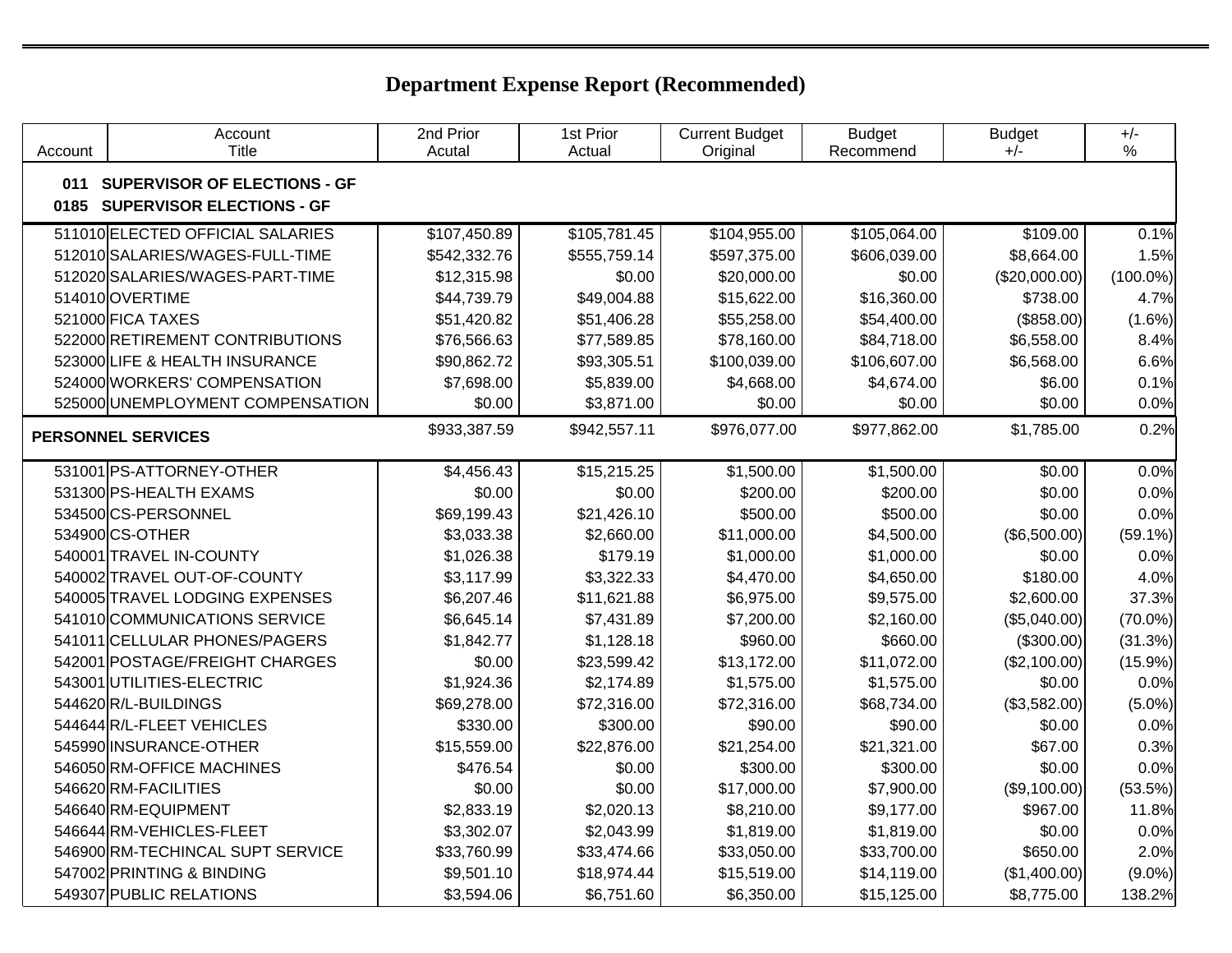| Account               | Account<br>Title                                                        | 2nd Prior<br>Acutal | 1st Prior<br>Actual | <b>Current Budget</b><br>Original | <b>Budget</b><br>Recommend | <b>Budget</b><br>$+/-$ | $+/-$<br>$\frac{0}{0}$ |  |
|-----------------------|-------------------------------------------------------------------------|---------------------|---------------------|-----------------------------------|----------------------------|------------------------|------------------------|--|
| 011<br>0185           | <b>SUPERVISOR OF ELECTIONS - GF</b><br><b>SUPERVISOR ELECTIONS - GF</b> |                     |                     |                                   |                            |                        |                        |  |
|                       | 549900 MISCELLANEOUS CHARGES                                            | \$4,565.22          | \$5,618.37          | \$5,000.00                        | \$5,500.00                 | \$500.00               | 10.0%                  |  |
|                       | 549901 LEGAL ADVERTISING                                                | \$346.54            | \$1,890.36          | \$1,600.00                        | \$3,060.00                 | \$1,460.00             | 91.3%                  |  |
|                       | 549904 JOB LISTING EXPENSES                                             | \$0.00              | \$0.00              | \$200.00                          | \$200.00                   | \$0.00                 | 0.0%                   |  |
|                       | 549905 MOTOR VEHICLE REPORTS                                            | \$4.20              | \$0.00              | \$50.00                           | \$50.00                    | \$0.00                 | 0.0%                   |  |
|                       | 549906 BACKGROUND CHECKS                                                | \$228.50            | \$0.00              | \$500.00                          | \$500.00                   | \$0.00                 | 0.0%                   |  |
|                       | 551001 OFFICE SUPPLIES                                                  | \$12,261.16         | \$7,906.85          | \$8,200.00                        | \$8,200.00                 | \$0.00                 | 0.0%                   |  |
|                       | 552010 FLEET FUEL                                                       | \$5,038.01          | \$2,558.37          | \$2,952.00                        | \$2,885.00                 | (\$67.00)              | (2.3%)                 |  |
|                       | 552013 SIGN MATERIALS                                                   | \$0.00              | \$49.54             | \$0.00                            | \$0.00                     | \$0.00                 | 0.0%                   |  |
|                       | 552500 TOOLS & SMALL IMPLEMENTS                                         | \$948.02            | \$551.05            | \$750.00                          | \$750.00                   | \$0.00                 | 0.0%                   |  |
|                       | 552800 COMPUTER SUPPLIES                                                | \$1,583.50          | \$2,376.36          | \$4,625.00                        | \$7,522.00                 | \$2,897.00             | 62.6%                  |  |
|                       | 552801 COMPUTER SOFTWARE                                                | \$6,434.50          | \$810.21            | \$7,377.00                        | \$7,649.00                 | \$272.00               | 3.7%                   |  |
|                       | 552990 OTHER SUPPLIES                                                   | \$2,881.69          | \$468.35            | \$500.00                          | \$500.00                   | \$0.00                 | 0.0%                   |  |
|                       | 554001 BOOK/PUB/SUB/MEMBERSHIPS                                         | \$4,527.08          | \$6,002.00          | \$6,639.00                        | \$6,204.00                 | (\$435.00)             | (6.6%)                 |  |
|                       | 555001 TRAINING/EDUCATION EXPENS                                        | \$0.00              | \$16,332.75         | \$23,738.00                       | \$17,666.00                | (\$6,072.00)           | (25.6%)                |  |
|                       | <b>OPERATING EXPENSES</b>                                               | \$274,906.71        | \$292,080.16        | \$286,591.00                      | \$270,363.00               | (\$16,228.00)          | (5.7%)                 |  |
|                       | 564101 OFFICE MACHINES                                                  | \$0.00              | \$0.00              | \$23,538.00                       | \$14,291.00                | (\$9,247.00)           | (39.3%)                |  |
|                       | 564102 GENERAL GOVERNMENT EQUIP                                         | \$0.00              | \$1,591.48          | \$5,024.00                        | \$0.00                     | (\$5,024.00)           | $(100.0\%)$            |  |
|                       | 564103 COMPUTER EQUIPMENT                                               | \$2,239.48          | \$6,340.25          | \$15,500.00                       | \$13,600.00                | (\$1,900.00)           | (12.3%)                |  |
| <b>CAPITAL OUTLAY</b> |                                                                         | \$2,239.48          | \$7,931.73          | \$44,062.00                       | \$27,891.00                | (\$16,171.00)          | (36.7%)                |  |
|                       | <b>TOTAL DEPARTMENT</b>                                                 | \$1,210,533.78      | \$1,242,569.00      | \$1,306,730.00                    | \$1,276,116.00             | (\$30,614.00)          | (2.3%)                 |  |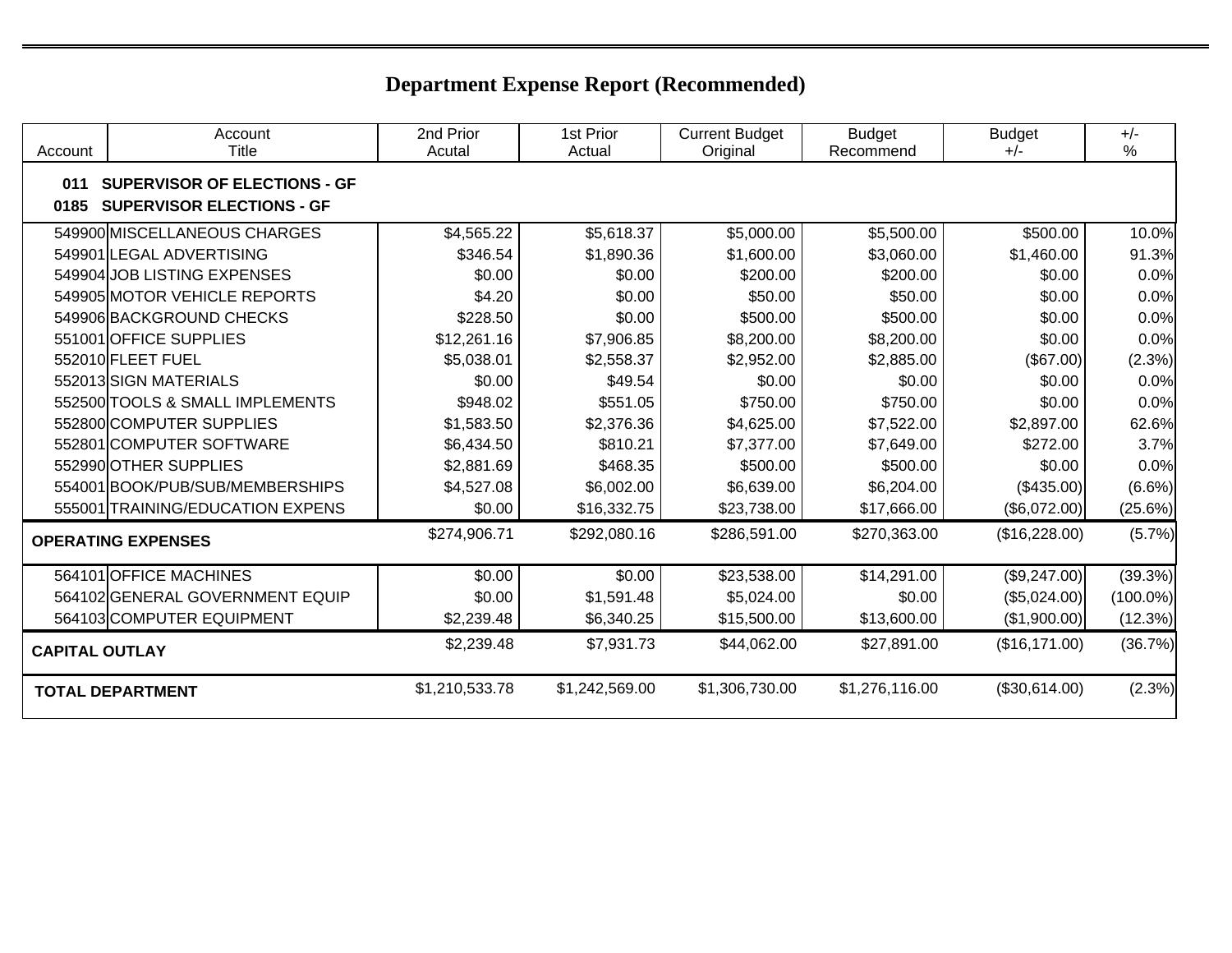| Account     | Account<br><b>Title</b>                                              | 2nd Prior<br>Acutal | 1st Prior<br>Actual | <b>Current Budget</b><br>Original | <b>Budget</b><br>Recommend | <b>Budget</b><br>$+/-$ | $+/-$<br>$\%$ |
|-------------|----------------------------------------------------------------------|---------------------|---------------------|-----------------------------------|----------------------------|------------------------|---------------|
| 011<br>0186 | <b>SUPERVISOR OF ELECTIONS - GF</b><br><b>ELECTION EXPENSES - GF</b> |                     |                     |                                   |                            |                        |               |
|             | 513010 SALARIES/WAGES-RELIEF                                         | \$4,966.24          | \$9,246.19          | \$2,651.00                        | \$8,435.00                 | \$5,784.00             | 218.2%        |
|             | 513020 SALARIES/WAGES-POLL WORKS                                     | \$102,325.00        | \$76,735.00         | \$67,650.00                       | \$72,338.00                | \$4,688.00             | 6.9%          |
|             | 514010 OVERTIME                                                      | \$0.00              | \$0.00              | \$0.00                            | \$50.00                    | \$50.00                | 0.0%          |
|             | 521000 FICA TAXES                                                    | \$389.10            | \$707.32            | \$200.00                          | \$200.00                   | \$0.00                 | 0.0%          |
|             | <b>PERSONNEL SERVICES</b>                                            | \$107,680.34        | \$86,688.51         | \$70,501.00                       | \$81,023.00                | \$10,522.00            | 14.9%         |
|             | 533020 COURT REPORTER SERVICES                                       | \$1,970.00          | \$2,280.00          | \$1,550.00                        | \$1,550.00                 | \$0.00                 | 0.0%          |
|             | 534500CS-PERSONNEL                                                   | \$86,012.10         | \$68,739.65         | \$39,192.00                       | \$68,555.00                | \$29,363.00            | 74.9%         |
|             | 540001 TRAVEL IN-COUNTY                                              | \$770.54            | \$1,006.64          | \$1,000.00                        | \$1,000.00                 | \$0.00                 | 0.0%          |
|             | 541010 COMMUNICATIONS SERVICE                                        | \$144.25            | \$320.02            | \$500.00                          | \$500.00                   | \$0.00                 | 0.0%          |
|             | 542001 POSTAGE/FREIGHT CHARGES                                       | \$0.00              | \$16,391.98         | \$41,360.00                       | \$34,587.00                | (\$6,773.00)           | $(16.4\%)$    |
|             | 544620 R/L-BUILDINGS                                                 | \$7,065.00          | \$6,113.60          | \$3,300.00                        | \$3,850.00                 | \$550.00               | 16.7%         |
|             | 544640R/L-EQUIPMENT                                                  | \$2,869.07          | \$3,267.10          | \$2,490.00                        | \$4,200.00                 | \$1,710.00             | 68.7%         |
|             | 546640RM-EQUIPMENT                                                   | \$13,825.86         | \$20,325.69         | \$24,320.00                       | \$24,320.00                | \$0.00                 | 0.0%          |
|             | 546900 RM-TECHINCAL SUPT SERVICE                                     | \$10,065.47         | \$11,769.61         | \$16,469.00                       | \$16,469.00                | \$0.00                 | 0.0%          |
|             | 547001 BALLOT PRINTING                                               | \$71,483.71         | \$58,174.99         | \$53,985.00                       | \$86,560.00                | \$32,575.00            | 60.3%         |
|             | 547002 PRINTING & BINDING                                            | \$35,539.91         | \$8,600.80          | \$47,905.00                       | \$25,129.00                | (\$22,776.00)          | (47.5%)       |
|             | 549307 PUBLIC RELATIONS                                              | \$0.00              | \$0.00              | \$0.00                            | \$3,300.00                 | \$3,300.00             | 0.0%          |
|             | 549900 MISCELLANEOUS CHARGES                                         | \$258.27            | \$234.75            | \$1,500.00                        | \$7,500.00                 | \$6,000.00             | 400.0%        |
|             | 549901 LEGAL ADVERTISING                                             | \$3,883.65          | \$3,397.16          | \$3,500.00                        | \$3,500.00                 | \$0.00                 | 0.0%          |
|             | 551001 OFFICE SUPPLIES                                               | \$6,039.10          | \$2,940.34          | \$5,000.00                        | \$5,000.00                 | \$0.00                 | 0.0%          |
|             | 552013 SIGN MATERIALS                                                | \$147.00            | \$255.34            | \$1,000.00                        | \$1,000.00                 | \$0.00                 | 0.0%          |
|             | 552014 GASOLINE & SPECIAL FUELS                                      | \$0.00              | \$0.00              | \$100.00                          | \$100.00                   | \$0.00                 | 0.0%          |
|             | 552800 COMPUTER SUPPLIES                                             | \$52,954.88         | \$51,129.35         | \$200.00                          | \$200.00                   | \$0.00                 | 0.0%          |
|             | 552801 COMPUTER SOFTWARE                                             | \$2,000.00          | \$0.00              | \$7,298.00                        | \$0.00                     | (\$7,298.00)           | $(100.0\%)$   |
|             | 552990 OTHER SUPPLIES                                                | \$4,094.72          | \$9,841.22          | \$12,900.00                       | \$9,466.00                 | (\$3,434.00)           | (26.6%)       |
|             | <b>OPERATING EXPENSES</b>                                            | \$299,123.53        | \$264,788.24        | \$263,569.00                      | \$296,786.00               | \$33,217.00            | 12.6%         |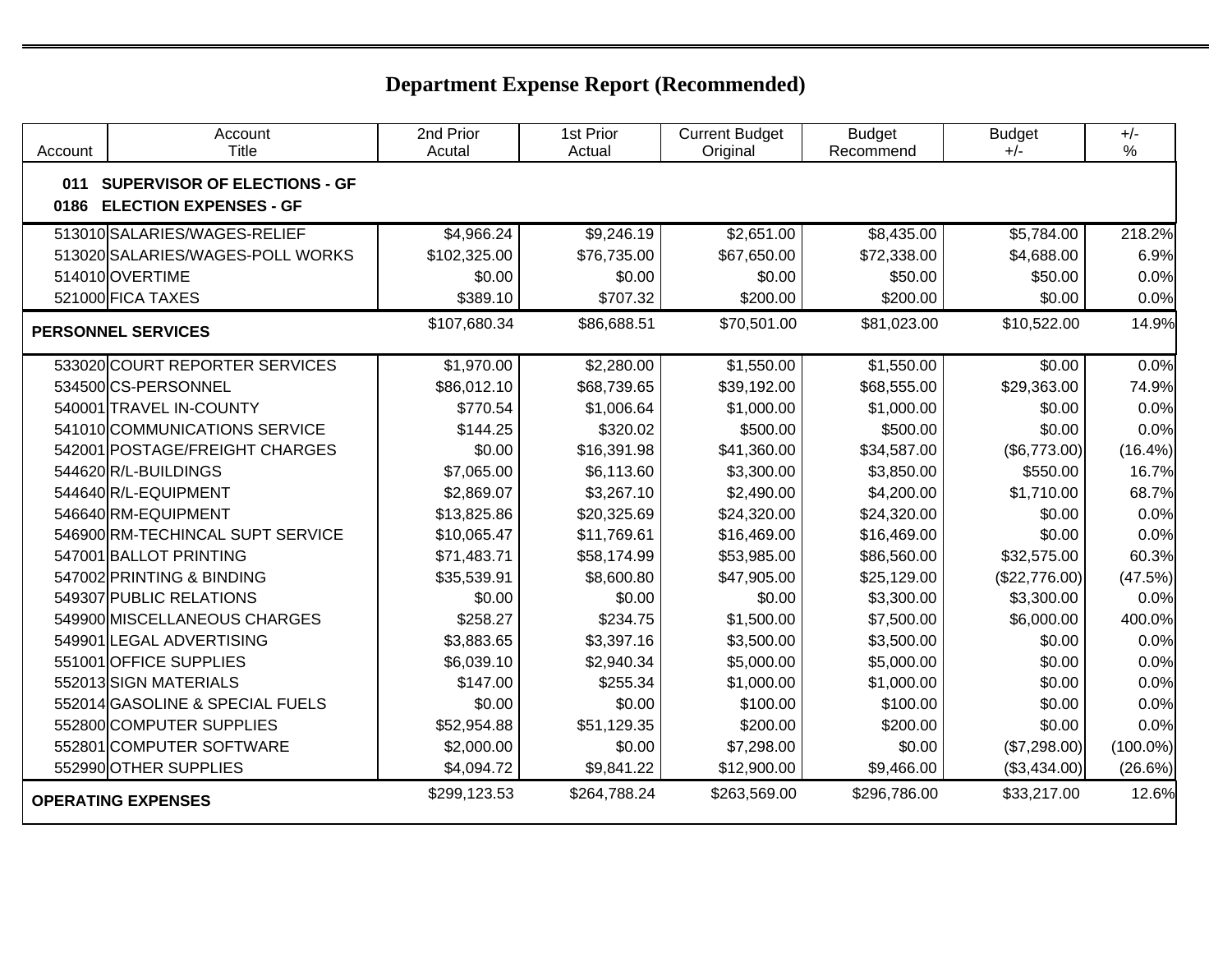| Account               | Account<br>Title                                                     | 2nd Prior<br>Acutal | 1st Prior<br>Actual | <b>Current Budget</b><br>Original | <b>Budget</b><br>Recommend | <b>Budget</b><br>$+/-$ | $+/-$<br>%  |
|-----------------------|----------------------------------------------------------------------|---------------------|---------------------|-----------------------------------|----------------------------|------------------------|-------------|
| 011<br>0186           | <b>SUPERVISOR OF ELECTIONS - GF</b><br><b>ELECTION EXPENSES - GF</b> |                     |                     |                                   |                            |                        |             |
|                       | 564102 GENERAL GOVERNMENT EQUIP                                      | \$99,987.50         | (\$9,642.43)        | \$10,800.00                       | \$0.00                     | (\$10,800.00)          | $(100.0\%)$ |
| <b>CAPITAL OUTLAY</b> |                                                                      | \$99,987.50         | (\$9,642.43)        | \$10,800.00                       | \$0.00                     | (\$10,800.00)          | $(100.0\%)$ |
|                       | <b>TOTAL DEPARTMENT</b>                                              | \$506,791.37        | \$341,834.32        | \$344,870.00                      | \$377,809.00               | \$32,939.00            | 9.6%        |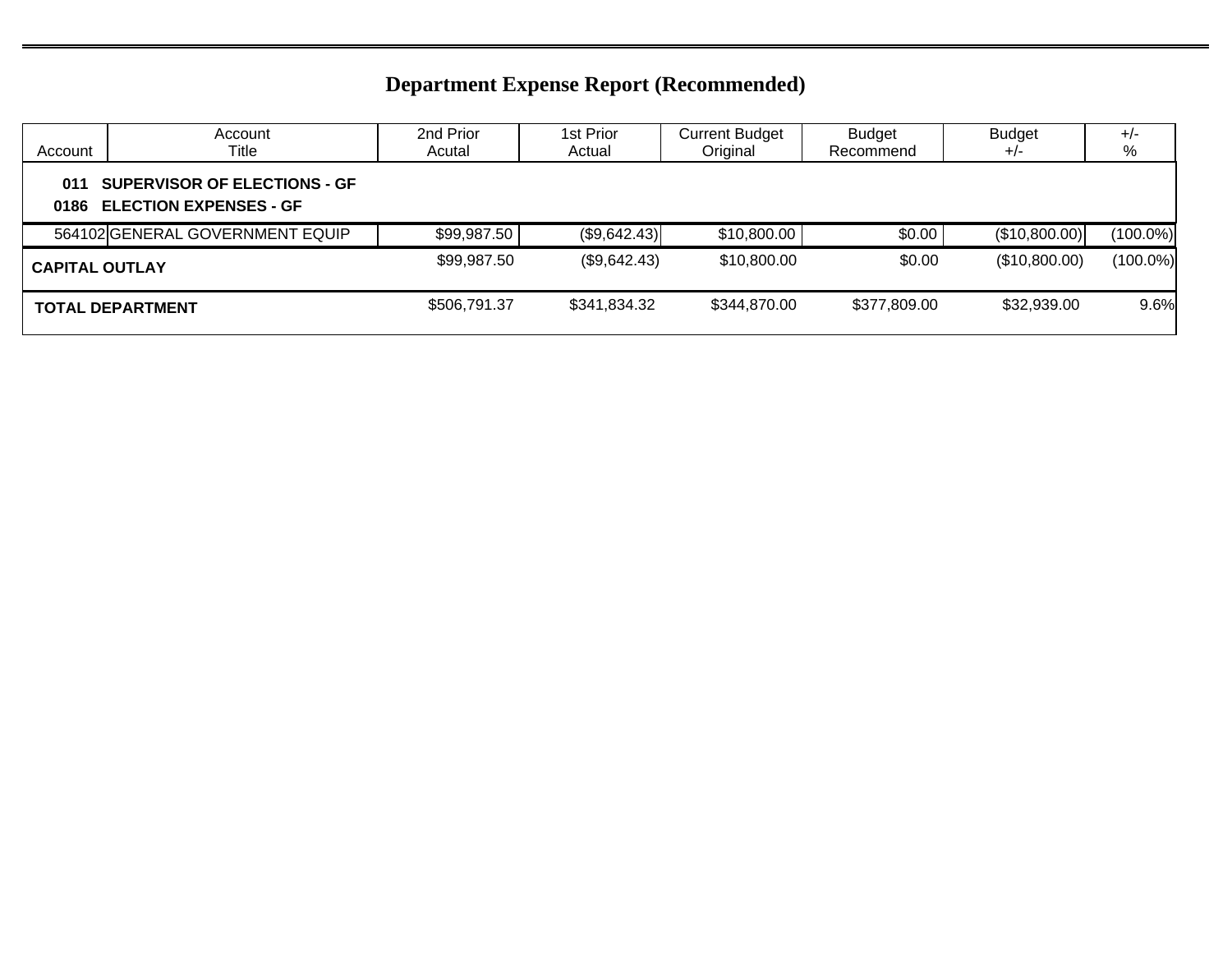**Notes**

| Account         | <b>Account Title</b>                                               | Note                                                    |                      | Amount      |
|-----------------|--------------------------------------------------------------------|---------------------------------------------------------|----------------------|-------------|
|                 | 011 SUPERVISOR OF ELECTIONS - GF<br>0185 SUPERVISOR ELECTIONS - GF |                                                         |                      |             |
|                 | 534500 CS-PERSONNEL                                                | <b>KELLEY TEMPS</b>                                     |                      | \$500.00    |
|                 |                                                                    |                                                         | <b>TOTAL ACCOUNT</b> | \$500.00    |
| 534900 CS-OTHER |                                                                    | <b>SOE SOFTWARE</b>                                     |                      | \$500.00    |
|                 |                                                                    | TELEPHONE ON-HOLD MESSAGING                             |                      | \$500.00    |
|                 |                                                                    | WEBSITE UPDATES (GOVOTE OKALOOSA, KIDS VOTE, TEENS VOTE |                      | \$3,500.00  |
|                 |                                                                    |                                                         | <b>TOTAL ACCOUNT</b> | \$4,500.00  |
|                 | 540002 TRAVEL OUT-OF-COUNTY                                        | <b>FSASE WINTER CONFERENCE</b>                          |                      | \$400.00    |
|                 |                                                                    | <b>FSASE SUMMER CONFERENCE</b>                          |                      | \$400.00    |
|                 |                                                                    | <b>COMMITTEE MEETINGS</b>                               |                      | \$1,400.00  |
|                 |                                                                    | <b>REGIONAL WORKSHOPS</b>                               |                      | \$300.00    |
|                 |                                                                    | <b>ELECTION CENTER</b>                                  |                      | \$650.00    |
|                 |                                                                    | <b>AUBURN CERA</b>                                      |                      | \$1,000.00  |
|                 |                                                                    | TAXIS, PARKING, ETC.                                    |                      | \$100.00    |
|                 |                                                                    | POLL WORKER WORKSHOPS                                   |                      | \$400.00    |
|                 |                                                                    |                                                         | <b>TOTAL ACCOUNT</b> | \$4,650.00  |
|                 | 540005 TRAVEL LODGING EXPENSES                                     | <b>FSASE WINTER CONFERENCE</b>                          |                      | \$3,000.00  |
|                 |                                                                    | <b>FSASE SUMMER CONFERENCE</b>                          |                      | \$3,000.00  |
|                 |                                                                    | <b>COMMITTEE MEETINGS</b>                               |                      | \$1,800.00  |
|                 |                                                                    | <b>ELECTION CENTER</b>                                  |                      | \$875.00    |
|                 |                                                                    | <b>AUBURN CERA</b>                                      |                      | \$500.00    |
|                 |                                                                    | POLL WORKER WORKSHOPS                                   |                      | \$400.00    |
|                 |                                                                    |                                                         | TOTAL ACCOUNT        | \$9,575.00  |
|                 | 564101 OFFICE MACHINES                                             | FORT WALTON BEACH PRINTER/COPIER                        |                      | \$8,000.00  |
|                 |                                                                    | ADDTNL TRAY FOLDER/INSERTER FOR AB AND VOTER INFO CARDS |                      | \$6,291.00  |
|                 |                                                                    |                                                         | TOTAL ACCOUNT        | \$14,291.00 |
|                 | 564103 COMPUTER EQUIPMENT                                          | PERSONAL COMPUTERS (5)                                  |                      | \$10,000.00 |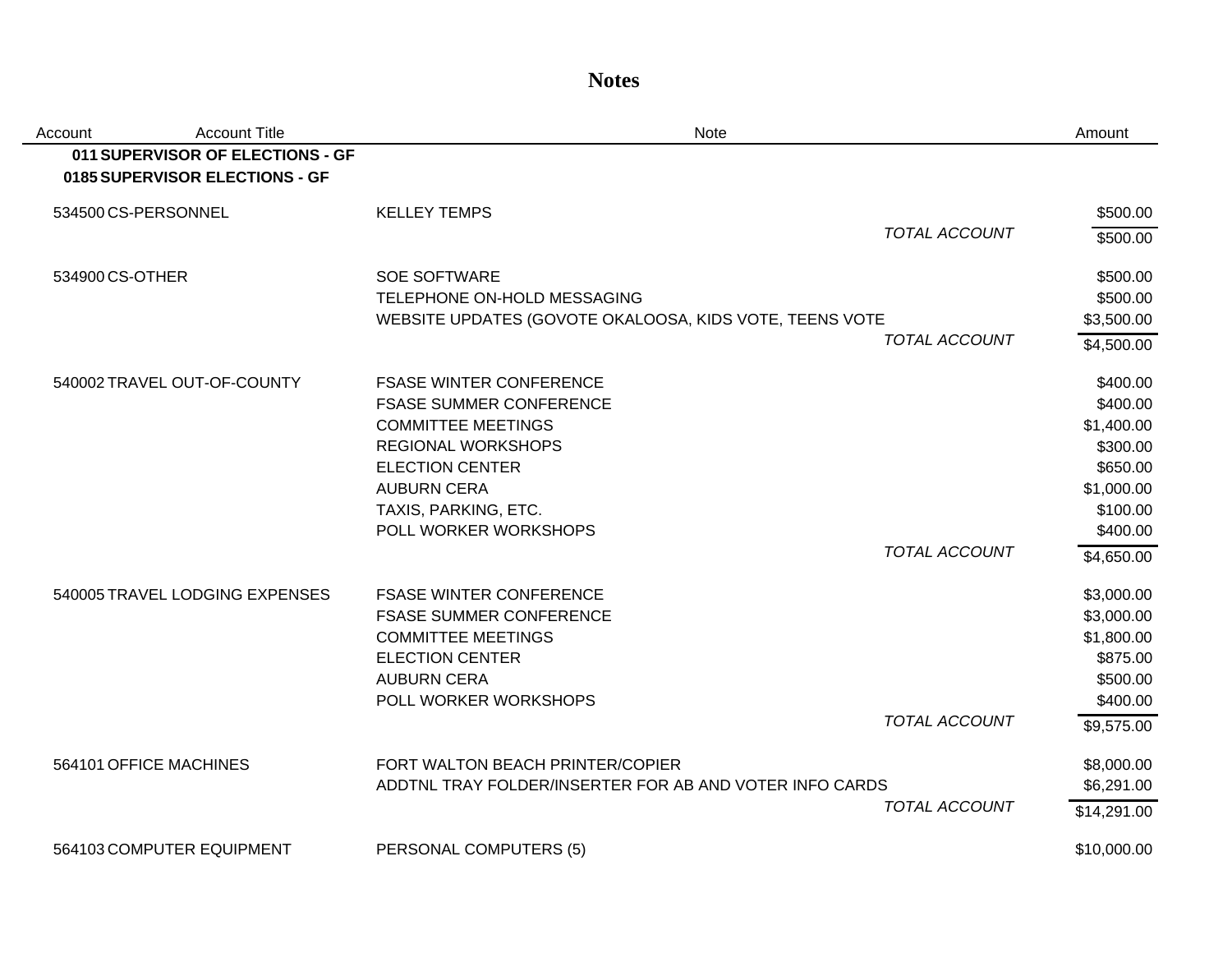| Account | Account Title                                                      |                               | Note |               | Amount      |
|---------|--------------------------------------------------------------------|-------------------------------|------|---------------|-------------|
|         | 011 SUPERVISOR OF ELECTIONS - GF<br>0185 SUPERVISOR ELECTIONS - GF |                               |      |               |             |
|         | 564103 COMPUTER EQUIPMENT                                          | LAPTOPS (2) (VOTER ED/TRAVEL) |      |               | \$3,600.00  |
|         |                                                                    |                               |      | TOTAL ACCOUNT | \$13,600.00 |

**Notes**